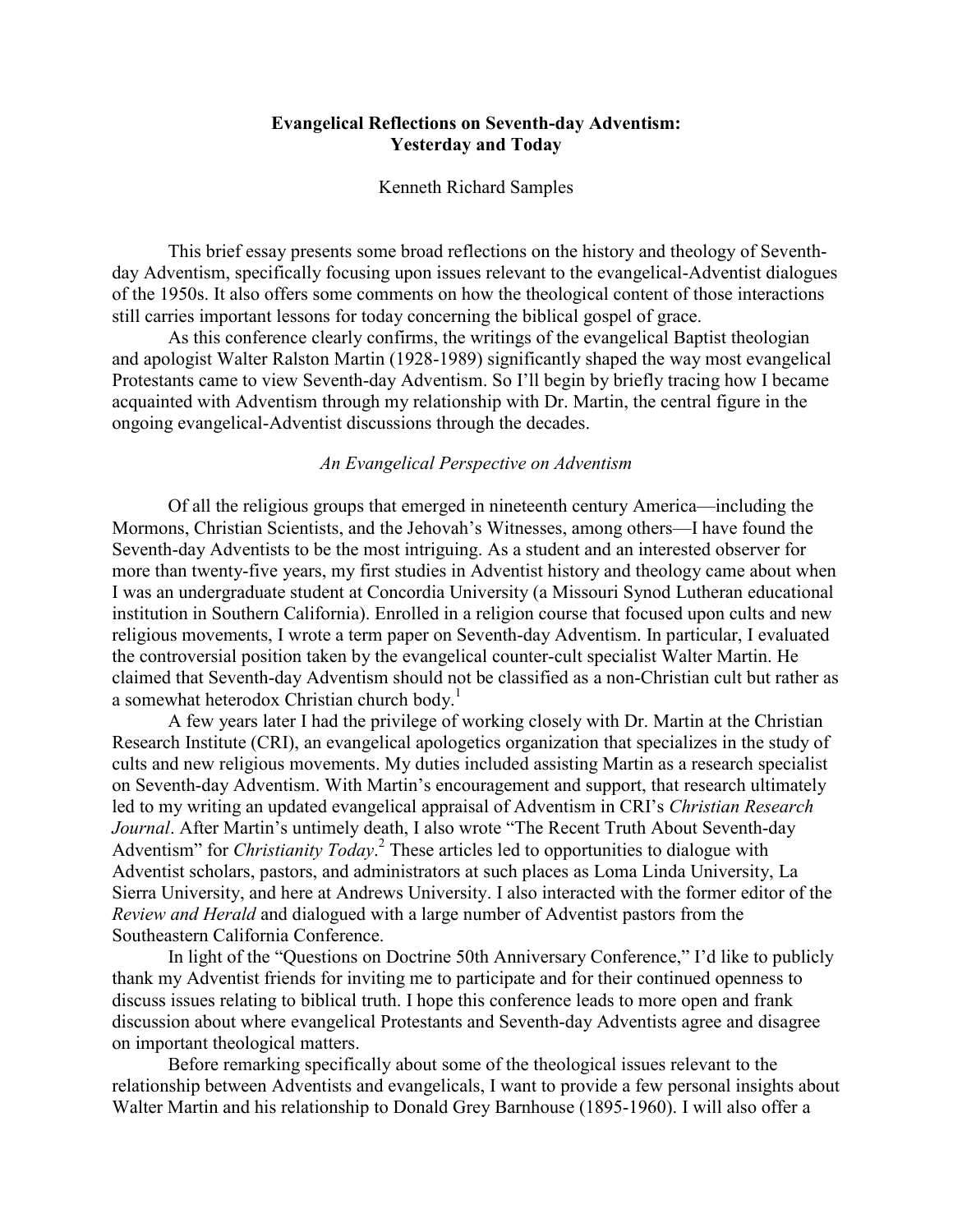brief qualification of Martin's personal theological views in contrast to Barnhouse. In addition, I also want to note Martin's view of the Adventists leaders that he met with in the 1950s and convey the significance that Martin placed on those historic meetings.

I've come to conclude that Walter Martin viewed Barnhouse in much the same way I view Martin. One of Martin's early teachers in the Christian faith, Barnhouse not only served as Martin's boss at Eternity magazine, but was also a spiritual and intellectual mentor and a supportive friend. Martin viewed Barnhouse as a courageous and insightful Christian thinker, preacher, and apologist.

Walter was one of my first teachers in the Christian faith. In working with him, he was a type of mentor to me as well as to many other young evangelicals interested in studying new religious movements. Many consider him today to be the father of the counter-cult apologetics movement within evangelicalism. I especially admired Martin for his courage to stand up for the truth of historic Christianity.

A number of Adventist sources have identified Barnhouse and Martin as being Calvinistic in their theology as well as embracing certain dispensational doctrinal distinctives.<sup>3</sup> While that description holds true for Barnhouse, it is not true of Martin, at least not the Martin I knew since the late 1970s.

When it came to the classic Calvinism-Arminianism theological debate, Martin was quite fond of referring to himself as a "Cal-minian." As long as I knew him, he was always very critical of the traditional Reformed theological system. I know this because I am a card-carrying Calvinist (a member of the conservative United Reformed Churches of North America, URC) and Martin and I differed over some of the relevant theological issues. I think Martin's understanding of, and appreciation for, the more Wesleyan-Arminian tradition within Christian history allowed him to relate more easily to Adventist theology. Martin was certainly more sympathetic to non-Calvinistic theological systems than were 1950s evangelical scholars Anthony Hoekema and J. K. Van Baalen who were staunchly Reformed in their theology.

Martin was also quite critical of the eschatological distinctives of traditional dispensationalism. For example, he rejected dispensational premillennialism in favor of the historic premillennialism as set forth by the evangelical New Testament scholar George Eldon Ladd.

Martin spoke very highly of his Adventist friends, specifically leaders such as Leroy Froom, W. E. Read, and especially R. A. Anderson. Though Martin vigorously differed with them over some important doctrinal issues, he considered these men to be genuine brothers in Christ. He respected their intellectual and spiritual integrity. Martin once said that he considered the evangelical-Adventist dialogues and his subsequent theological assessment that Seventh-day Adventism was a heterodox yet Christian church body to be one of the most significant accomplishments of his career and ministry. I think he would be both surprised and pleased to hear of this conference.

## Adventist Theological Development

One of the most intriguing features about Seventh-day Adventism is that unlike Mormonism, Christian Science, and Jehovah's Witnesses; the Adventist movement has shifted toward historic Christian and biblical orthodoxy. Some contemporary Seventh-day Adventists would no doubt be aghast to discover that their church was once widely considered a theological cult (at least in conservative evangelical circles). A liberal Adventist scholar once even scolded Martin and me for making judgments about his church's orthodoxy.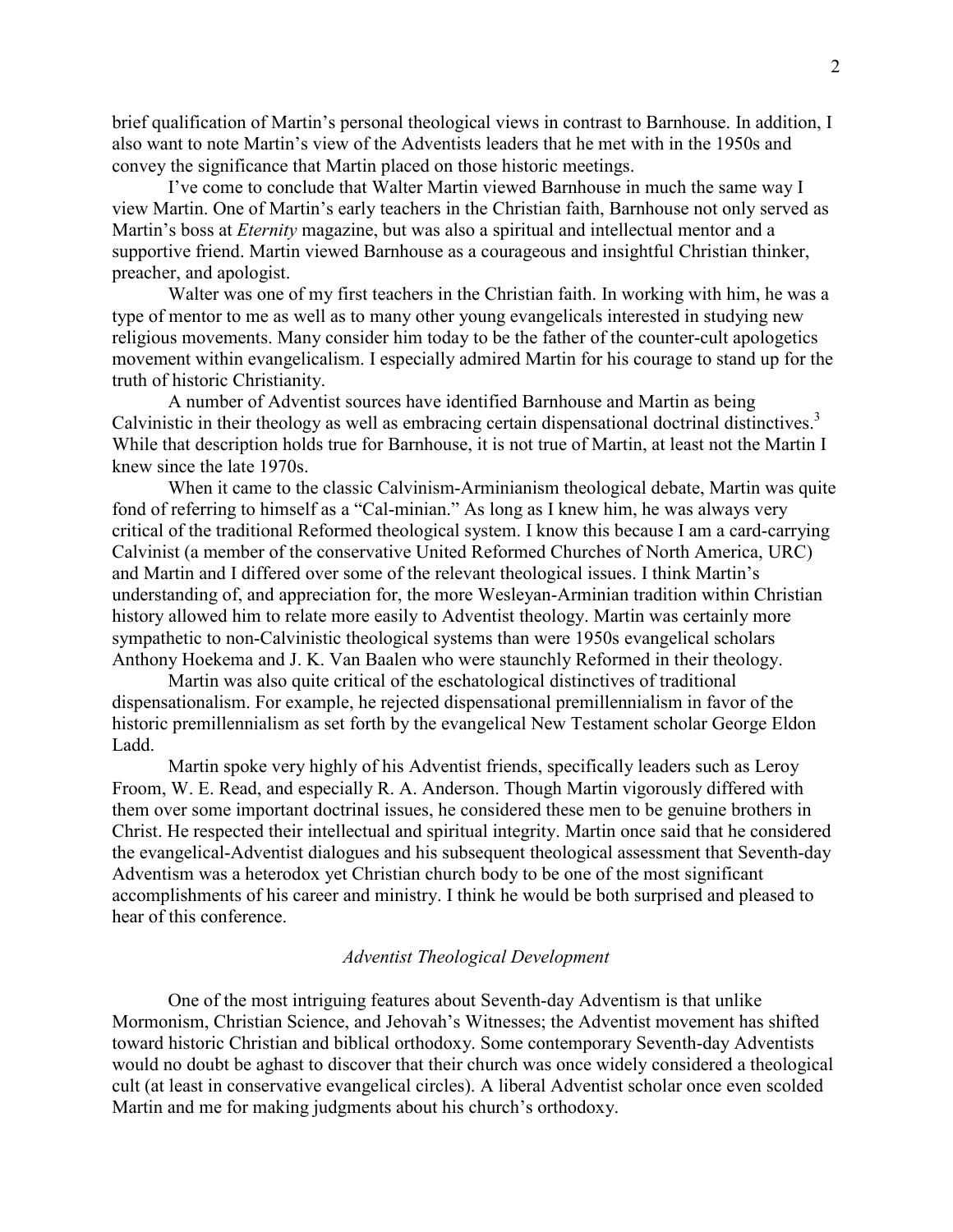However, theologically speaking, the Adventist pioneers made some very bold claims that according to Scripture must be tested for their compatibility with biblical faith (Gal. 1:6-9; 1 Thess. 5:21; 1 John 4:1-4; Jude 3). These early Adventists proclaimed to be "a special people, with a special message, for a special time!" They also declared themselves to be the "remnant church" that uniquely kept the commandments of God. In addition, they asserted that God was providing unique guidance to the early Adventists through the prophetic voice of Ellen G. White.

However, closer historical and theological examinations reveal that the beliefs that coalesced to form primitive Seventh-day Adventism, in the wake of the failed Millerite movement, were far from biblically orthodox. The theological views of the primitive Adventist movement (though hardy unified and systematic) reflected a non- or anti-Trinitarian view of God, a semi-Arian Christology, a message of restorationism, and a strongly legalistic understanding of the gospel. From the standpoint of historic Christian or creedal orthodoxy, the primitive Adventist movement was a theologically cultic movement or a heretical sect in its basic theology. Several present-day Adventist scholars have clearly documented that these sub-Christian doctrinal views were present, if not prominent, at various stages within early Adventist history.<sup>4</sup>

And yet, the next century saw Adventism's doctrinal views undergo analysis and change. Ellen G. White apparently played an important, if not critical, role in helping the Adventist church move toward theological orthodoxy. It has ultimately embraced a fully Trinitarian theology with an orthodox understanding of the person and nature of Christ and a belief that Christ's righteousness in the atonement is granted to the believer through faith alone.<sup>5</sup>

This movement toward historic Christianity on the part of Ellen G. White and Seventhday Adventism sets them apart from the heretical sects of the nineteenth century. Joseph Smith, Mary Baker Eddy, and Charles Russell were leaders of religious movements that repudiated historic Christianity. They desired to implement a heretical restorationism accompanied with a replacement prophet and often a new text of scripture.

Walter Martin saw a stark contrast concerning White and Adventist theology in his research of the religious movements of nineteenth century America. While he rejected White's prophetic claims, Martin viewed her—unlike Smith, Eddy, and Russell—as a genuine Christian believer. And while I do not accept Mrs. White's claim to have the spirit of prophecy, I do believe she, at minimum, had some good biblical and theological instincts.

Martin's conviction remains my own—that one cannot be a true Jehovah's Witness, Mormon, or Christian Scientist and be a practicing Christian in the biblical sense of the word. Those sects proclaim a different God, a different Christ, and a different gospel (2 Cor. 11:4; Gal. 1:6-9). But it is possible to be a Seventh-day Adventist and a true follower of Jesus Christ despite certain distinctive Adventist doctrines that most evangelical Protestants respectfully consider to be unbiblical. I think many Adventist scholars would return the favor and say something similar about me and my conservative Reformed theological views.

#### Evangelical-Adventist Dialogues of the 1950s

It is ironic that the discussions between the evangelicals and the Adventists in the 1950s, while intending to bring unity, actually succeeded in sparking increased controversy both in the evangelical ranks and within the Seventh-day Adventist church. Some evangelical scholars on cults and new religious movements (both fifty years ago and today) are not completely persuaded by Martin's assessment of Adventism,<sup>6</sup> though for the most part his position has carried the theological day among evangelicals.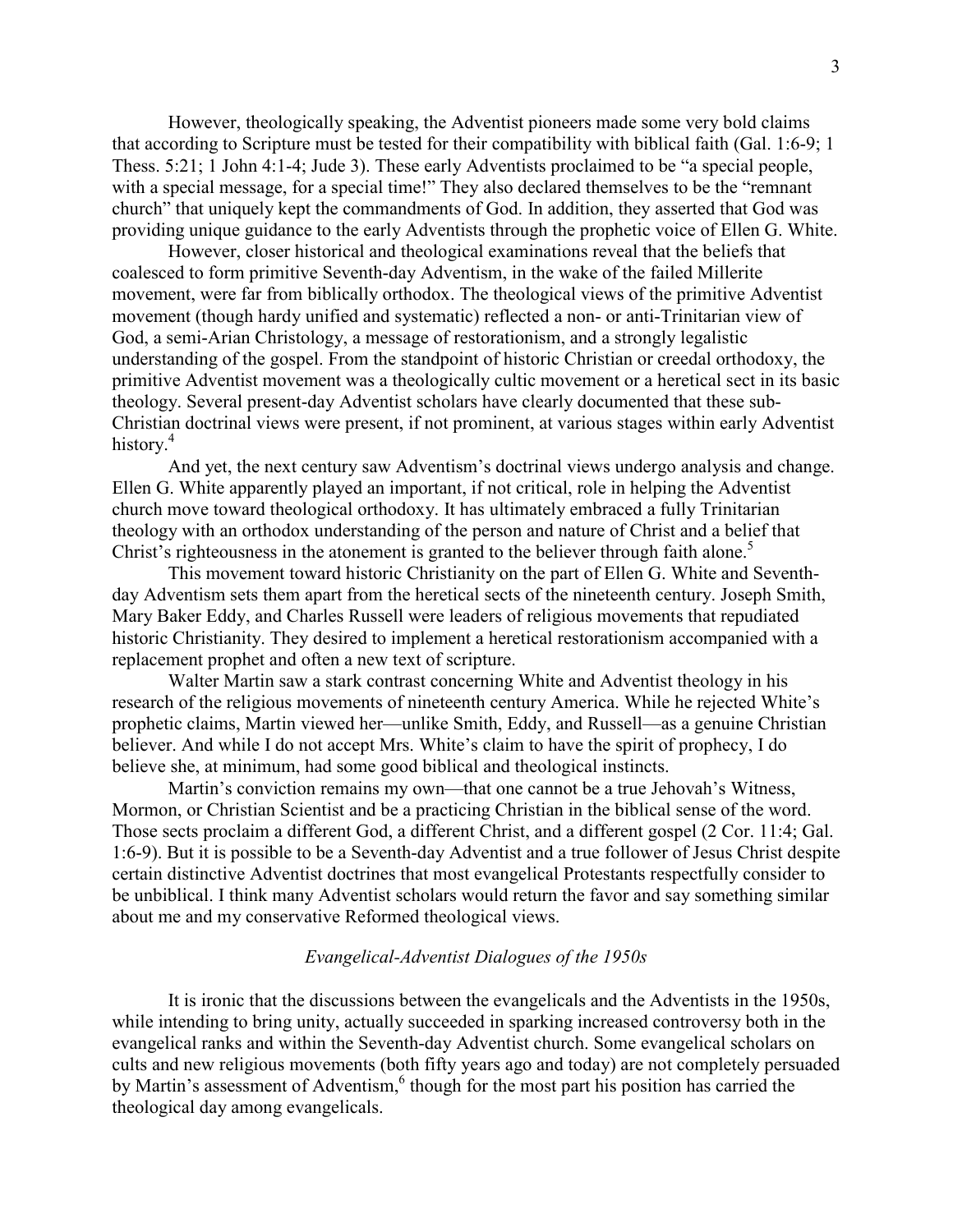Within Adventism, the book *Questions on Doctrine*, in the words of Adventist historian George R. Knight, "easily qualifies as the most divisive book in Seventh-day Adventist history." <sup>7</sup> It appears that much of the doctrinal controversy that divided Adventists into competing "traditional" versus "evangelical" camps in the 1970s and 1980s can be traced to issues addressed in that book.

While fifty years later the doctrinal issues raised by the evangelical-Adventist dialogues are still being debated, at least four positive features resulted from those historic discussions:

1. Martin and Barnhouse set a good example for how to properly engage in Christian apologetic and doctrinal discussion with other religious bodies. Namely, go to the source. Martin could have played the role of an armchair apologist and critic of Seventh-day Adventism and written his books without any serious interaction with the Adventists. But what he did was attempt to practice what I call the golden rule of apologetics: "Treat other peoples' beliefs and arguments the way you want yours to be treated."

A genuine Christian theological critique of the viewpoints of others should be characterized by honesty, fair play, and by the willingness to give your opponent the benefit of the doubt. This approach involves a willingness to read their statements of belief in the best and truest light possible. However, to fulfill this high scholastic calling, interaction is required. To be candid, as a non-Adventist, I sometimes struggle to understand, let alone convey, the details and subtleties of Adventist doctrine and practice. I'm therefore grateful to the numerous Adventist scholars, pastors, and administrators who have helped me better understand Seventh-day Adventism.

2. Martin and Barnhouse demonstrated rare apologetic courage in publishing their controversial assessment of Adventism when they knew it would undoubtedly create quite a stir in the conservative Protestant evangelical ranks. Martin said that when they revealed their findings in several editions of Eternity magazine, 25 percent of the magazine's subscribers withdrew their subscriptions. How many Christian publications today would be willing to take such a risk? Evangelical Christian organizations often avoid controversial doctrinal issues lest they lose financial support.

3. The basic openness and honesty of the Adventists who met with Martin in the 1950s should be applauded. While I'm aware that some Adventist scholars today believe that "Freada" were less than completely candid in representing certain Adventist distinctive doctrines (for example, the fallen nature of Christ), $8\overline{1}$  think they were engaged in a difficult task and overall represented the diversity of Adventism well. The central goal of Questions on Doctrine was to answer questions posed by evangelicals, not to necessarily set forth a systematic statement of Adventist beliefs (such as is found in the later book Seventh-day Adventists Believe: A Biblical Exposition of 27 Fundamental Doctrines).

As an educator, I'm impressed with the question-and-answer format represented in Questions on Doctrine. As well, I appreciate the careful summary of where Adventists agree with other conservative Christian groups and where their views are distinctly their own.

4. As an interested outsider with my nose pressed to the window, I see quite a bit of theological diversity within Seventh-day Adventism. In some ways it reminds me of present-day evangelicalism. One strand of Adventism appears quite traditional, another very liberal, and still another distinctly evangelical. There also seems to be a segment that is atheological in nature and reflects what I would call a cultural Adventism.

The strand of Adventism that Martin and I most identified with is evangelical Adventism. If the use of the word "evangelical" is too self-serving on my part, then maybe I could call it a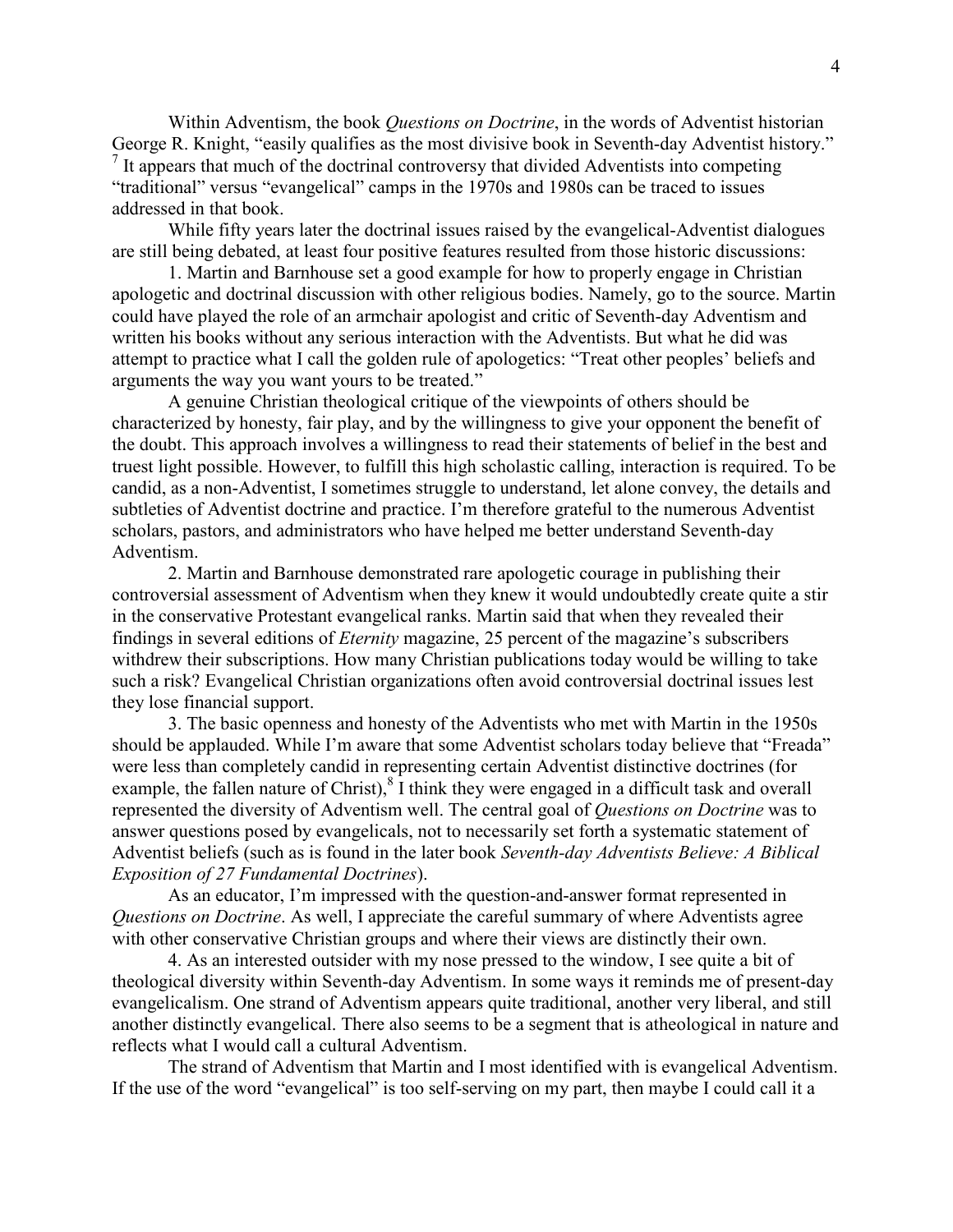"gospel-oriented" Adventism. The word "evangelical" comes, of course, from the Greek euangellion, which means gospel or "good news."

Gospel-oriented Adventists are indeed genuine Adventists. They believe deeply that God raised the Seventh-day Adventist church up for a special purpose—to usher in the Second Coming of Christ. They also deeply respect and honor the seventh-day Sabbath. In addition they believe that Ellen G. White possessed the spirit of prophecy. However, gospel-oriented Adventists owe their final allegiance to the authority of Scripture alone (sola Scriptura). Ellen G. White's writings are tested by Scripture and not the reverse.

The doctrinal feature that sets this branch of Adventism apart is its view of the gospel. Gospel-oriented Adventists believe that their right standing before God rests not in their own obedience to the Law of God, but rather they place their complete confidence in Jesus Christ and in his perfect substitutionary atonement for their sins on the cross.<sup>9</sup> These evangelically oriented Adventists believe that salvation comes solely by grace, through faith alone, and only in Jesus Christ (Eph. 2:8-9). They also believe that the Christian life is lived out passionately in gratitude to God for his precious gift of salvation (Eph 2:10).

Evangelical Adventists also recognize that Adventism's important doctrinal distinctives of Sabbatarianism, the spirit of prophecy, and the belief in the imminence of Christ's Second Coming are only made truly meaningful when a person fully embraces the gospel of grace. Evangelical Adventists insist that if God raised their church up for a special purpose, then they definitely can't afford to get the gospel message wrong.

The roots of this robust type of Adventism go back to the nineteenth century and can be traced through the Adventist leaders who dialogued with Barnhouse and Martin. I also see it clearly articulated in the gospel presentation found in the classic Adventist source known as Questions on Doctrine. As the Seventh-day Adventist church continues its rapid growth in the twenty-first century, I pray that God will bless the church with an increasing number of Adventists who believe, teach, and live out this grace-oriented understanding of the gospel of Jesus Christ.

 Just before he died, Walter Martin expressed to me a few concerns about the theological state of affairs within Adventism, as he saw it. He wondered whether Adventism really stood behind the book *Questions on Doctrine*, and, if so, why the book had been allowed to go out of print. He also expressed concern about whether Adventism had come to view Ellen G. White as the infallible interpreter of Scripture. He was also perplexed by the fact that leading evangelical Adventists such as Desmond Ford and others had been fired by the church. Finally, he told me that he was planning to write a new book on Seventh-day Adventism, and he asked me to assist him on that project. The Lord willing, I am planning to write a book that will offer an updated evangelical assessment of Adventism that will build upon Martin's important work.

 In retrospect, Walter Martin had a significant and abiding influence upon the Adventist church itself. He also greatly influenced how an entire generation of evangelical Christians came to view Seventh-day Adventism.

In closing, I would like to publicly thank my friend Julius Nam for writing an excellent dissertation on the evangelical-Adventist dialogues. I would also like to thank George Knight for his work in getting Questions on Doctrine back into print and for his helpful introduction and notes contained in the volume. Walter Martin, a friend and critic of Seventh-day Adventism, would be quite pleased to see the new edition of this book. Thank you.